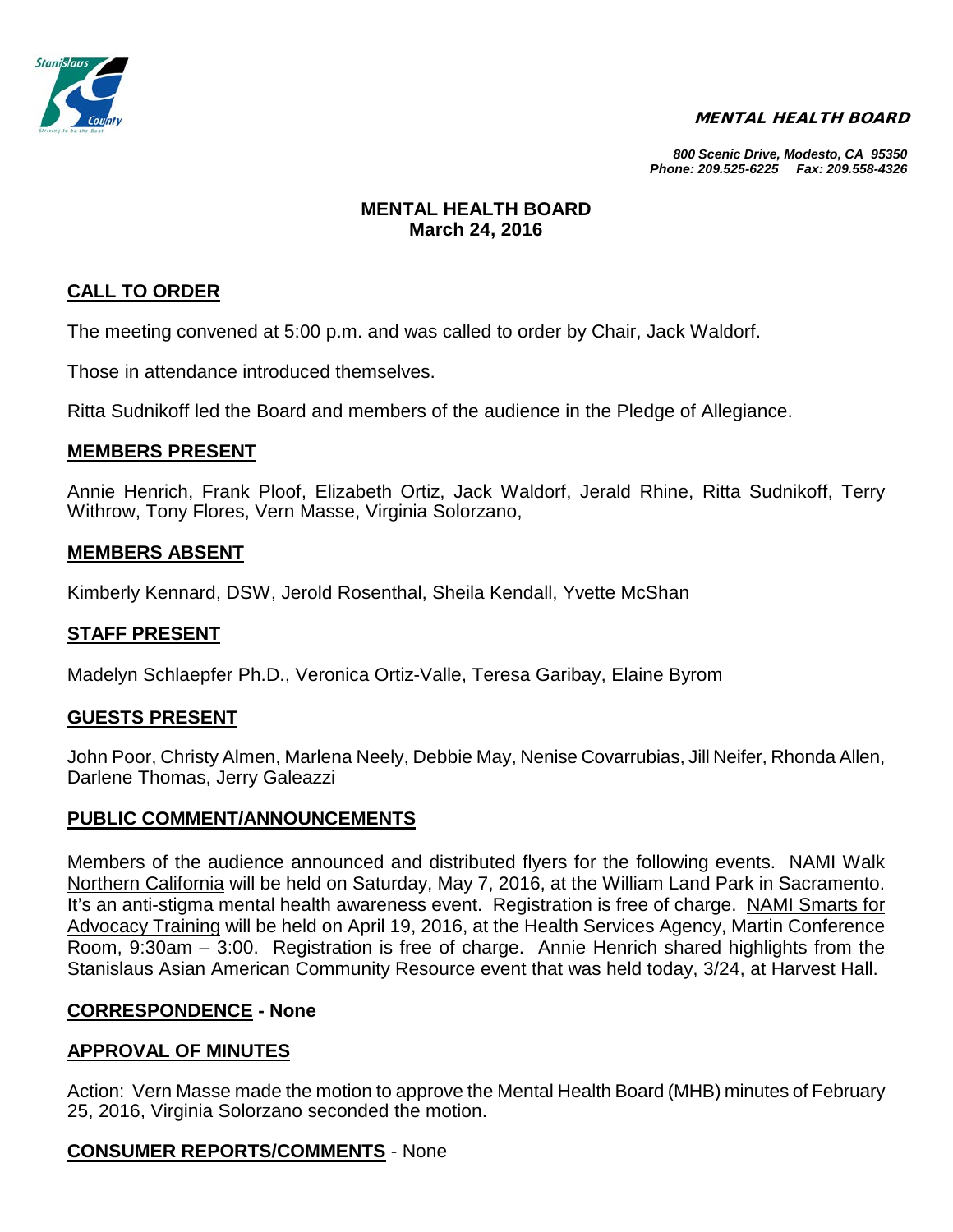## **FAMILY MEMBER REPORTS/COMMENTS** - None

## **BOARD OF SUPERVISORS REPORT**

Supervisor Terry Withrow reported that the mid-year budget was reviewed at Board of Supervisors meeting. He also reported that the Suicide Prevention Intervention Program was approved by the Board of Supervisors.

### **FACILITATION – Potential Merge**

Christy Almen from Cummunity Services Agency facilitated a discussion to obtain input regarding the potential merge of the Mental Health and Advisory on Substance Abuse boards. The discussion consisted of the following questions. What is our purpose? What's working well? Opportunity for improvement? Pros? Cons?. Christy and Madelyn will review the data to determine how to proceed. A ad hoc committee with representation from both boards will continue to meet with Chirsty to work through the logistics of merging. Board members were asked to provide any additional thoughts to Administration Office. Input from this meeting will be compiled and sent to board members.

### **COMMITTEE REPORTS**

#### Executive Committee

Ritta Sudnikoff reported that presentations to City Councils has concluded. Jack Waldorf shared there was an a nice article in the Ceres Courier about the presentation given at Ceres City Council.

Jack Waldorf reported that the two draft documents 1. Committee Chair Roles and Responsibilities and Site Visit Ground Rules, and 2. Mentor Checklist are included in the packet for board members to review. If you have any additions or changes to the documents, let Jack know. Jack asked committee chairs to develop committee descriptions.

#### Adult/Older Adult System of Care Committee

Annie Henrich reported that the committee had a demonstration on telepsychiatry at their last meeting. The committee will conduct a site visit at Turlock Recovery Services in April.

Managed Care Committee

No report.

### Children System of Care Committee

Jerry Rhine reported that he and Ritta visited the Juvenile Justice Peer Navigator Program.

#### Administrative and Fiscal Management Committee

Frank Ploof reported the committee discussed presentations they would like presented at the future board meetings.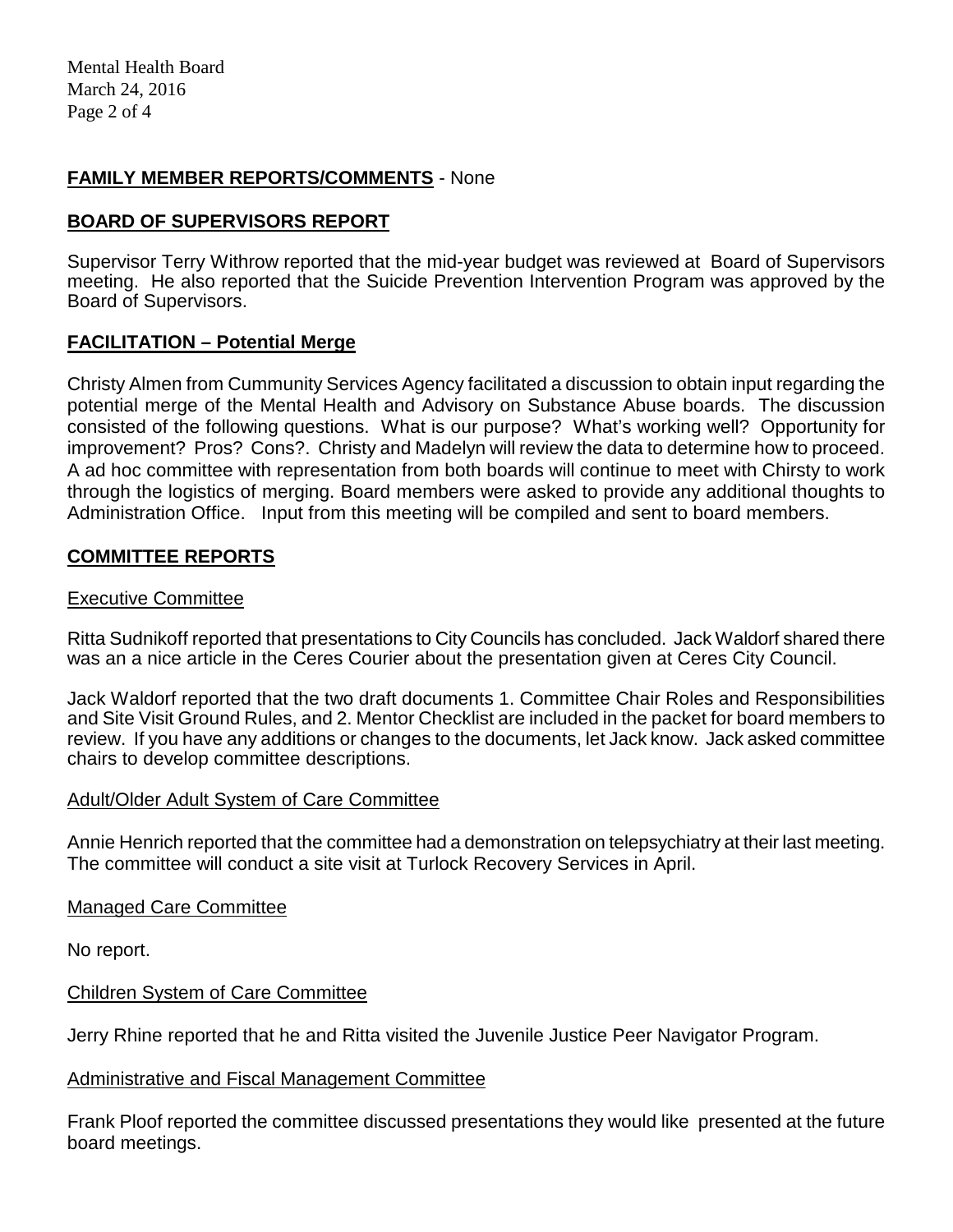Mental Health Board March 24, 2016 Page 3 of 4

### Impact Committee

No report.

## Criminal Justice Oversight/Forensic Committee

Vern Masse reported that the committee reconvened and discussed committee goals. Vern indicated more members are needed.

# **MHB/ABSAP LIAISON**

No report.

# **CULTURAL COMPETENCY, EQUITY AND SOCIAL JUSTICE COMMITTEE (CCESJC)**

Veronica Ortiz-Valle shared highlights from the meeting held on March 14, 2016.. The Cultural Update Newsletter, , featured an article entitled Wellness Recovery Center and Stanislaus County Behavioral Health and Recovery Services Peer Network by John Black. The committee continues to review the meaning of the CCESJC title by having discussions about equity, social justice and cultural competency and how it pertains to programs. The committee will start reviewing the mission statement to ensure it is still current. The committee is also reviewing the State Culturally and Linguistically Appropriate Services Standards (CLAS). Abraham Andres provided an update from the State Level CCESJC meeting he attended.

# **DEPARTMENT REPORT**

### Dr. Schlaepfer reported the following:

- Discussed the MHSA Stakeholder Meeting held regarding the Annual Update. A 30-day public comment and review period for the Annual Update will begin on April 8, 2016. A public hearing will be conducted at the Joint Board Meeting in April.
- The budget for next year will be submitted for approval on Monday, March 28, 2016.
- The Stanislaus Asian American Resource (SAACR) event had a great turnout. It was a very active event and young people from Modesto high schools were engaged.

### **ANNOUNCEMENTS**

- A member of the audience stated that the Peer Art Recovery seminar by John Black was very informative and attended by diverse entities.
- Vern Masse announced that on March 29, 2016, the Vietnam War  $50<sup>th</sup>$  Anniversary will be held with activities at most VA programs.

# **ADJOURNMENT**

There being no further business, the meeting was adjourned at 6:25 p.m. The next meeting will be